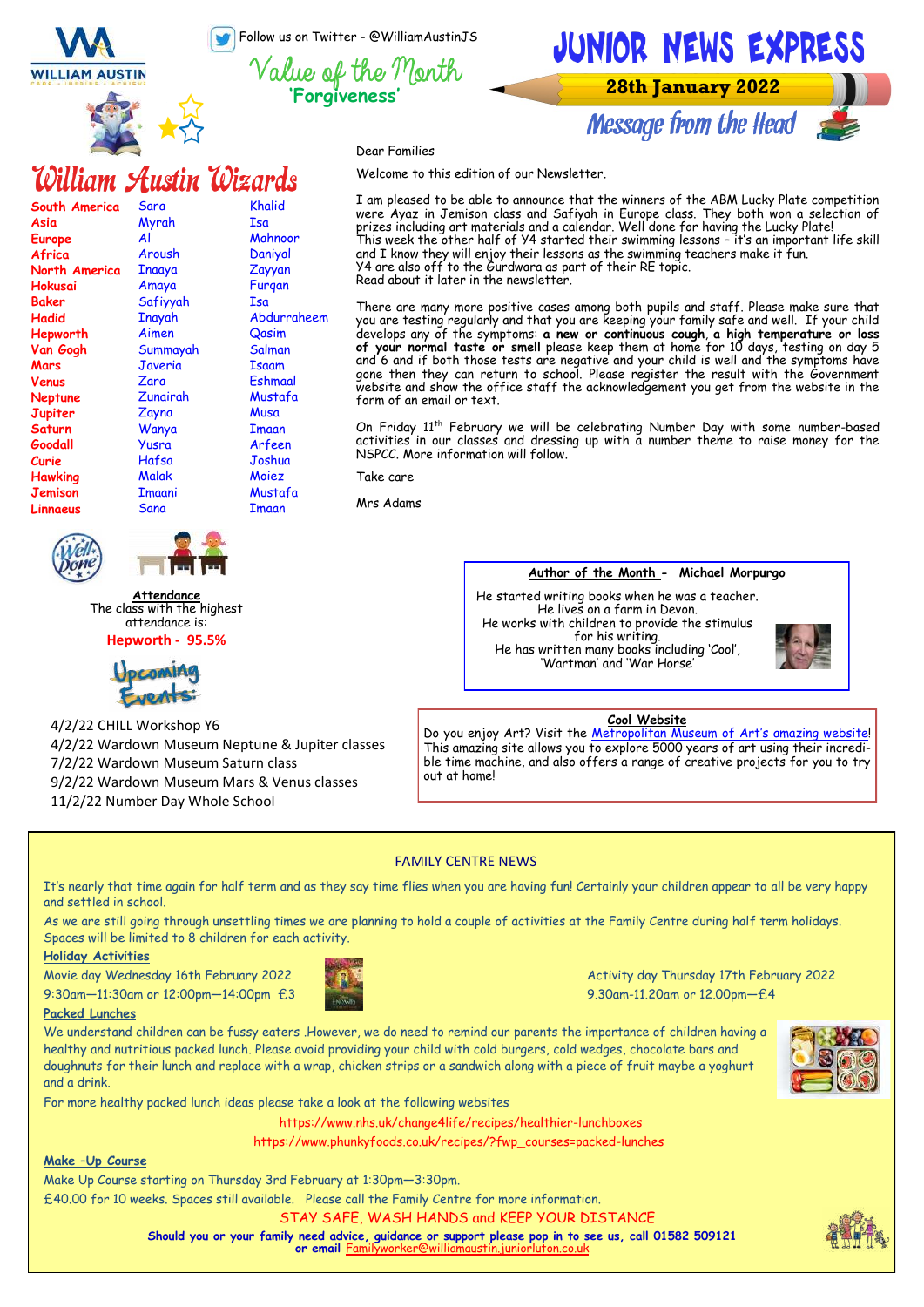|              | Take a look at this week's <b>WOW Work!</b>                                                                                                   | Zaid-Hawking                                                 |
|--------------|-----------------------------------------------------------------------------------------------------------------------------------------------|--------------------------------------------------------------|
|              |                                                                                                                                               | Science wednesday 19th January 2022                          |
| Anisha—Hadid |                                                                                                                                               | To recognise that living things have changed over time       |
|              | Tuesday 11th January 2022                                                                                                                     | Giorges' necks get longer when they bread and they           |
|              | History To explore Anglo-Samons Life in Britain the lague                                                                                     | babies. D Giragges with shorten necks will die. This is call |
|              |                                                                                                                                               | Natural selection. The process takes millions of years. A    |
|              |                                                                                                                                               | example of matural selection is elephants trunks.            |
|              |                                                                                                                                               |                                                              |
|              | 410AD Roman Soldier leave British and Anglo-Savons                                                                                            | To sight other genesses                                      |
|              |                                                                                                                                               | The giragger's long neck<br>they need to ear                 |
|              | 600 AD Anglo-Saxons start taking over England and it's                                                                                        | allows them to reach a<br>lots of say good                   |
|              | 793AD Willings attack from Norway.                                                                                                            | higher up in the trees<br>So they can be                     |
|              |                                                                                                                                               | gore they have more go<br>healthy and strong.                |
|              | 87/AD 917 AO IAU-shitan is attacked but he degrate them<br>924.AD with The Anglo-Samma<br>934.AD Athelatan and the Vikingo led by Oly Gurade. | to grow strong                                               |
|              |                                                                                                                                               |                                                              |
|              |                                                                                                                                               | Giragge's neck can                                           |
|              | 93940                                                                                                                                         | also atom allow them                                         |
|              | 1066AD Edward dies and Hardd becames king Hardd in                                                                                            | to see for distances                                         |
|              |                                                                                                                                               | and predators that are                                       |
|              |                                                                                                                                               | for away coming to them                                      |
|              |                                                                                                                                               |                                                              |
|              | Most people lived is houses made<br>of wood, often kuilt over a shallow                                                                       | Luckily, these long on                                       |
|              | cellar They heated their homes with                                                                                                           | can also bend down &                                         |
|              | open in Leathsthe, usually in the mid                                                                                                         | erough so they can d                                         |
|              | of the floor.                                                                                                                                 | water.                                                       |
|              |                                                                                                                                               | Their necks make the                                         |
|              | Meals for ordinary Anglo-Savons                                                                                                               | surface area of their                                        |
|              | were very simple If they had<br>liveatork, they complimes had egge,                                                                           | skin bigger so they                                          |
|              |                                                                                                                                               | can beep cool,                                               |
|              |                                                                                                                                               |                                                              |

# **Year 3 Verulamium Trip**

The children in Year 3 had a lovely day at Verulamium. We did lots of fun activities which we really enjoyed. We saw a Roman door which was there for 2000 years and the Roman wall which was also there for 2000 years. Everyone should have brought back one thing from the shop. Most people's favourite part was dressing up as a Roman. They got a map as well. You could visit Verulamium too. *Areej and Sumaya SA*

# **Year 4 Gurdwara Trip**

Today, we ventured to colossal Gurdwara Guru Ravdass Sabha. First, we took our shoes off and put on head-coverings as a sign of respect. Then, we went upstairs and volunteers spoke about and told us loads of amazing facts about Sikhism: one of them read from their holy book. Afterwards, we went downstairs and into the langar to eat some food and drinks. Did you know that Sikhs have a holy book called the Guru Granth Sahib? *Mustafa (Hadid)*

### **RE- Miss Haines**

In RE this year the children are enjoying their various units from different religions. Year 4 have recently gone a visit to a Gurdwara which I know they have really enjoyed and learnt an amazing lot of information about Sikhism. At the moment Year 3 are leaning about the meanings behind different religious festivals. Year 4 are learning about Sikhism. Year 5 are learning about what matters most to Christians and Humanists. Finally, Year 6 are learning about why some people believe or do not believe in God.

#### **Year 3**

It has been a busy couple of weeks in Year 3. Last week the children made a visit to Verulamium, the second largest Roman town. They really enjoyed finding out about life in the Roman times and had a fantastic time visiting a Roman market dressed in Roman tunics. In Maths, we have started to look at working with money, learning how to add coins to work out how much there is. If you are shopping with your child, please ask them to help you count out the money so they can practise their skills in real life. In English, we have started learning about fables and the children have created some fantastic animal characters with human characteristics. We are looking forward to reading the fables the children write about these characters. *Miss Thingsaker and the Year 3 team.*

#### **Year 4**

Year 4 teachers are very proud of how hard the children in their classes have been working this half term. We are now completing our maths unit on multiplication and division with children showing a fantastic understanding of numbers up to three-digits by one-digit. Children are loving our science learning about electricity. They have investigated circuits and components and written about how they work as well as about conductors and insulators. We are continuing swimming in Year 4 and are looking forward to our Gurdwara trip to enrich our RE learning. Thank you for your continued support. *Mr Patel and the Year 4 team.*

#### **Year 5**

Year 5 have now started their new monologues unit and are hoping to write our own soon. In maths, division is underway and the children are drawing on their tables facts but still need to continue learning their times tables to work more efficiently, keep going everyone! In History we're delving deeper into the hat industry and we're planning to visit Wardown Museum very soon. If you do get a chance; try and visit somewhere new in Luton! As always thank you for your support. *Mrs Hussain and the Year 5 team.*

#### **Year 6**

Year 6 teachers are very proud of how hard the children in their classes have been working this half term. We have now completed our maths unit on decimals with children showing a fantastic understanding of numbers up to three decimal places. Children are loving our science learning about adaptation. They have written some sensational explanation texts using cause and effect sentences to describe the adaptations of some diverse animals including sloths, iguanas and kangaroos. We are beginning to practise a range of stitches in preparation for designing and sewing our embroideries. Thank you for your continued support. *Mr Gilligan and the Year 6 team*